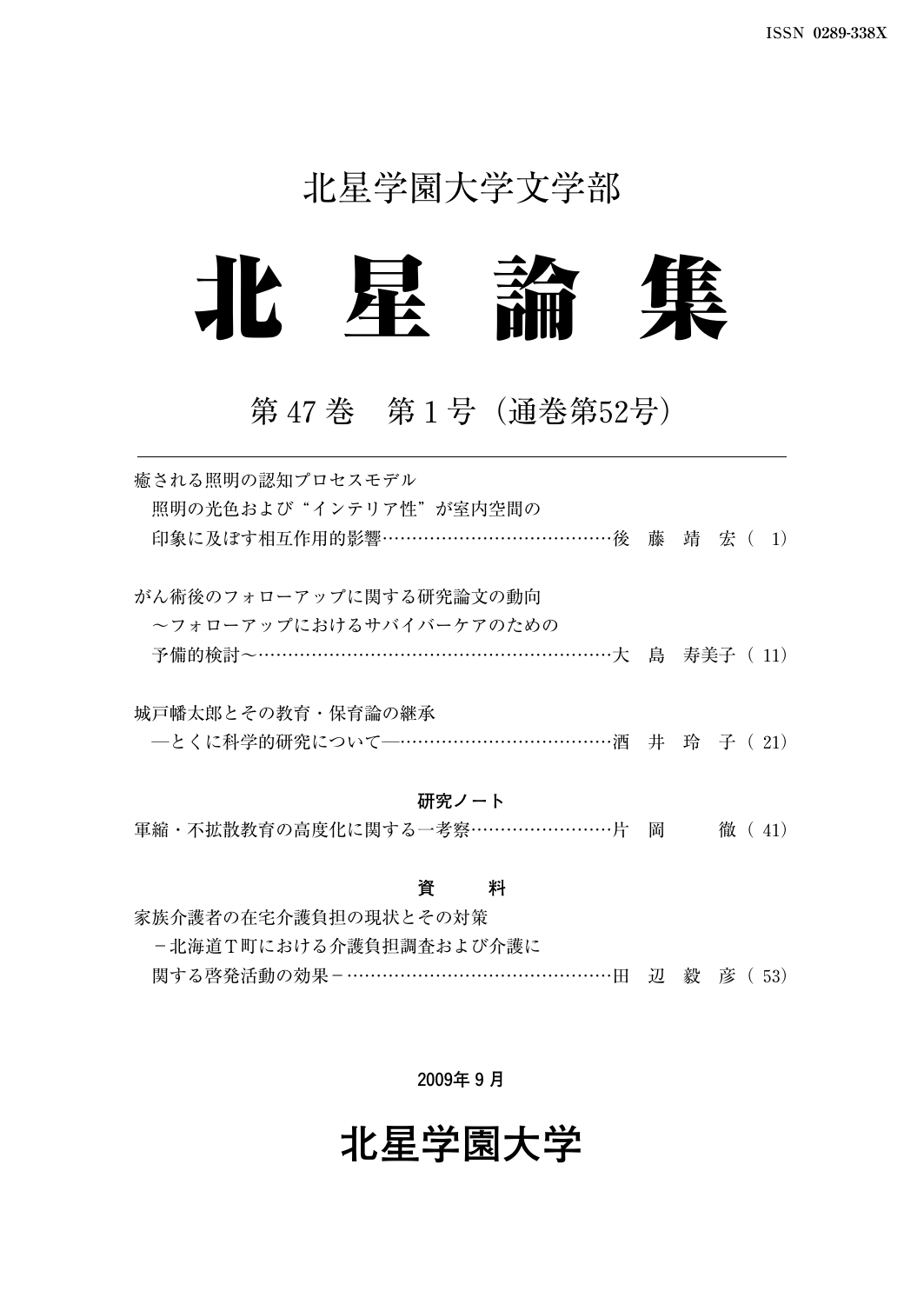#### **執筆者紹介**(掲載順)

|  | 後藤靖宏    |  | 文学部准教授  |  |  |
|--|---------|--|---------|--|--|
|  | 大 島 寿美子 |  | 文学部准教授  |  |  |
|  | 酒井玲子    |  | 文学部教授   |  |  |
|  | 片 岡 徹   |  | 文学部専任講師 |  |  |
|  | 田辺毅彦    |  | 文学部教授   |  |  |

#### 北星学園大学文学部

北星論集 第47巻 第1号(通巻第52号)

2009年9月30日発行

- 編集代表者 **中村一浩**
- 発行所 **北星学園大学**

〒0048631 札幌市厚別区大谷地西2丁目3番1号

#### **HOKUSEI GAKUEN UNIVERSITY**

2-3-1, Oyachi Nishi, Atsubetsu-ku, Sapporo, 004-8631 Japan

印刷所 社会福祉法人 北海道リハビリー 〒0611195 北広島市西の里507番地1